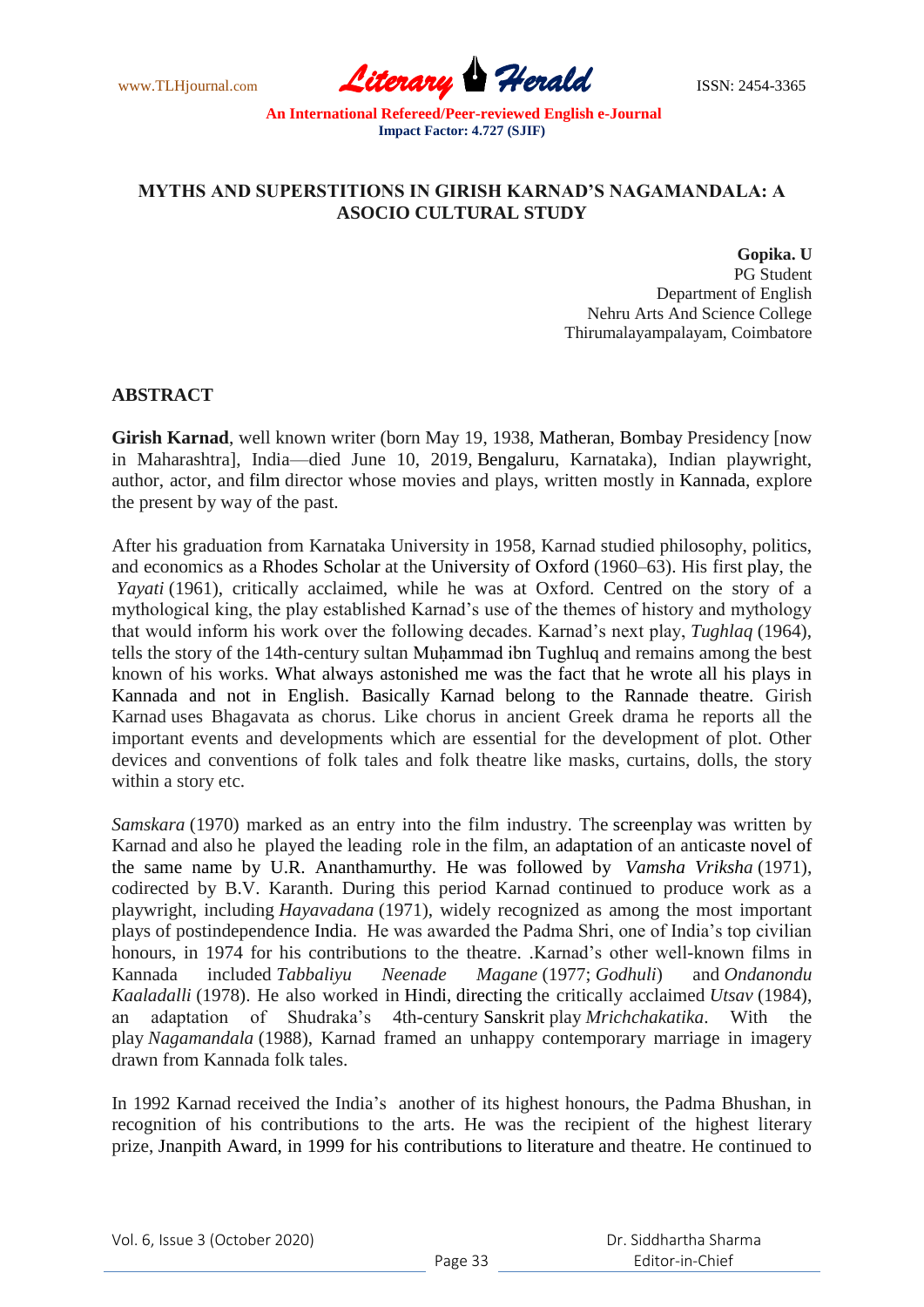

work in film, directing such movies as *Kanooru Heggadithi* (1999) and acting in *Iqbal* (2005).

**Keywords:** Myth, Superstition, Karnad, Tradition, Social culture, Patriarchal ideology

The play *Nagamandala* exposes the exploitation and incarceration of women that occurs through the institution of marriage and how myths display the fears of men in society and thus inherently patriarchial and are used in order to control and restrict the actions of women. In this play Karnad also mocks the idea of chastity and aims at the emancipation and empowerment of women. The setting of the play is based on rural and centred around the life of Rani, who is the everyday submissive rural Indian woman who is married off to a man by the wish of her parents, and without taking into consideration of her wishes. Her husband, who is a rich man named Appanna (which translates to any man). The name symbolised by Karnad to highlight that this is the reality of most weddings that occur. Marriage is a patriarchal institution shown by Karnad has always been unfair to women. Rani goes to Appanna's house expecting a quiet, domestic life that she has been conditioned t but the reality she faces is horrendous. Appanna locks her in the house and goes to visit his mistress on the first day of marriage. This became continous as Appanna's treatment of Rani is sub-human and he neglects her needs. She was isolated from society and due to the conditioning, she has undergone in her patriarchal set-up, she does not have the courage to question Appanna and better her condition. This stands to show that women in society has no power to question but they are questioned immediately when they violate the prescribed patriarchal norms.. Rani is a young bride who is not recognised as a wife and neglected by her indifferent and unfaithful husband, Appanna. Appanna comes home only for lunch and he spends most of his time with his concubine. Rani is a typical wife and by any means she wants to win her husband's affection. In an attempt to do so, she mixes a drug in milk with a love root. She spills that milk on the nearby anthill and Naga, the cobra drinks it. Naga, who can take the form of a human, gets attracted with her and begins to visit her every night in the guise of her husband. This makes changes in Rani's life completely as she starts to experience the good things in life though she is not aware that the person with her is not her husband but the Naga. Soon she gets pregnant and breaks the news to Appanna. He immediately blames her of adultery and says that he has not impregnnated her. The issue is referred to the village Panchayat. Rani has to prove her fidelity by putting her hand in the snake burrow and taking a vow that she has not committed adultery. (It is a popular belief that if anyone lies holding the snake in their hand, they will be instantly killed by the snake God.) She places her hand in the snake burrow and vows that she has not touched any male other than her husband and the Naga in the burrow. She is declared chaste by the village Panchayat. However, her husband is not ready to accept her pregnancy and decides to find out the truth by spying on the house at night. Appanna is shocked to see the Naga's visit at Rani in his form, spending time with her and then leaving the house. Appanna gets very angry with the Naga and indulges in a fight with him. Both of them fight vigorously. Eventually, the Naga dies in the fight. After this incident, Appanna realizes his mistake and accepts Rani along with the child she is carrying.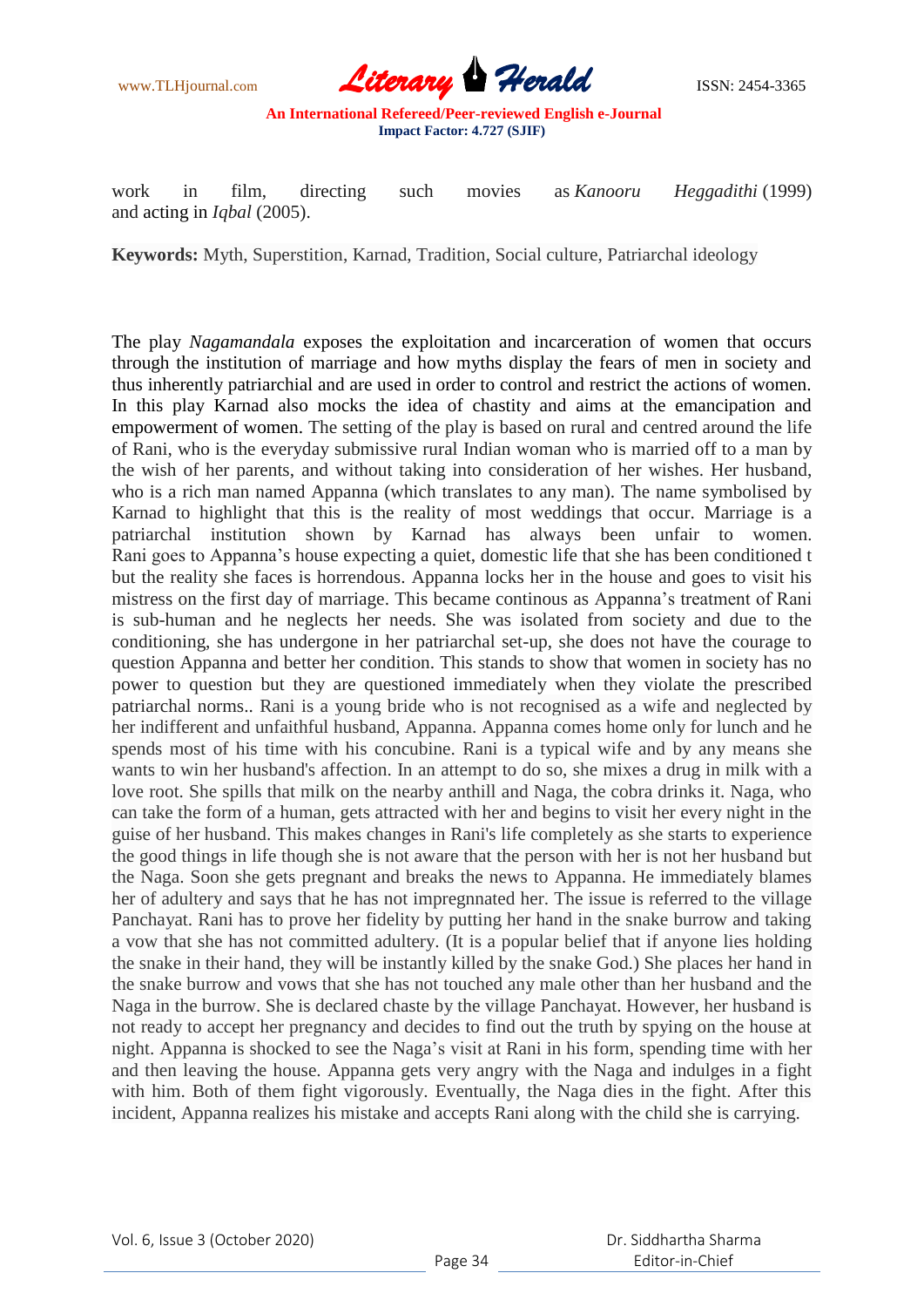www.TLHjournal.com **Literary Herald Herald** ISSN: 2454-3365

In this paper, I am dealing with the theme of superstition, belief and myth. I am discussing here some questions and my answer to the questions. The influence of deep rooted culture affects the life of common people.

## **Deep rooted beliefs**

*Nagamandala* consists of several myths and unreal elements to present a domestic drama. In the introduction to the play, Karnad himself mentions that the play is forged from two Kannada stories that Karnad had heard from A.K Ramanujan in Chicago. Superstitions, myths and beliefs intertwined in this play, to bring forth the psychological and philosophical conflicts of modern man. The very opening of the play itself is a symbol of superstition in its way. The way in which all the lambs assembling at the old ruined temple and having a conversation during every night is a perfect example of superstition. And considering the ending of the plot where Rani gives shelter to the snake in her tresses as a token of gratitude is also a mark of superstition. The whole plot of the play centres around a snake taking a human form and having a relationship with a woman. A snake taking a human form is a typical myth appearing in old superstitious stories. So the central plot is interwined within superstition. The concept of highly venomous snakes having superstitious powers is prevalent among the Indians.

When Kurudavva finds out about Rani's situation, she gives her magical roots. She believed that these roots possess some super powers which could attract Appanna but when the snake drinks the mixture of roots the snake gets attracted to Rani. When Appanna finds that Rani is pregnant, he accuses her for adultery and she is brought before the Panchayat to prove her chastity. The snake ordeal which she performed represents the superstitious believes of the whole community. Each and every incidents in the play is entangled within superstitious beliefs. These incidents are reflections of the society which, through the play inflicts a conflict within the normal human minds.

### **Cultural Aspects**

In the play, Karnad is giving experimentation with narrative and dramatic style. He is well conscious for the post colonial Indian dramaturgy. He is using myths and folk tales as the dramatic performances. The deep rooted culture has become a part Indian indigenous dramaturgy. This play can be read in the South Indian neo colonial cultural aspect. Naga first depicts the treatment of dramatic space and then as the extention of Naga culture performed in Kerala folklore. So that Naga, the protagonist of the play is a cultural sign. Naga depicts the impact of Hindu mythology. The play is themed with folk culture. We can see a lot of community believes in the play: Naga, as a supernatural power, Rani as a symbol of womanhood desires. The play is combined with the scene of nature and the sense of religious mysticism. It may also can be seen as a mortality play. This play deals with the sexual excitement and mellow dreams of a typical Indian woman. Karnad chooses this theme because married woman is completed only when she gets satisfied with her husband's love. Karnad has extremely inspired by his mother after the death of his father so that he uses feministic interest in to the play. Chastity is one of the most powerful cultural aspects which is revealed in this play. From very ancient time cultural aspects are imbibed within us. In our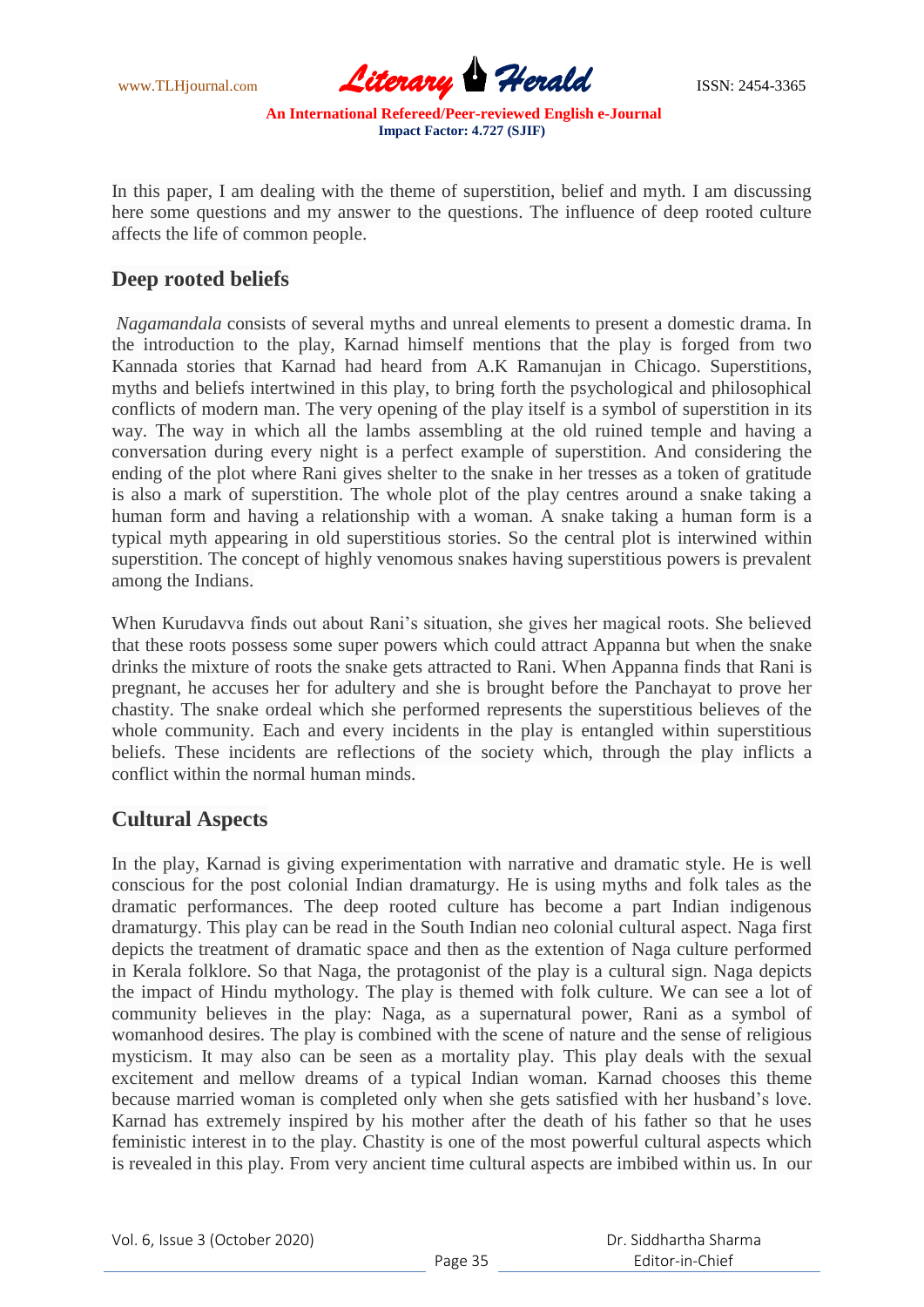www.TLHjournal.com **Literary Herald Herald** ISSN: 2454-3365

epic Ramayana we can see similar instances proving the life of woman. Seetha proved her chastity by fire ordeal. The concept of chastity is used by Karnad in this play to showcase the injustice done by man towards woman.

# **Rani's plight as a typical wife**

There are two plots in *NagaMandala.* The first plot is about the flames that gather in a village temple to exchange gossip about the households they inhabit. This is a minor plot but used as a device to introduce the major plot, which is about the plight of woman called Rani. Rani and Appanna is a newly married couple. The latter has been in liaison with the concubine because of which he never stays at home at night. He returns home during the daytime and stays with the prostitute in the night. While he leaves home at night, he keeps his wife inside the house and locks the door from outside. Kurudavva, who is a blind woman in the neighbourhood and is an old friend of Appanna's mother, meets 103 Rani through the window and gives two magic roots to attract her husband towards her. When she has tried the first small root, it makes no effect on her husband. Then she tries the second big one and she becomes scared to find that the food in which it is mixed becomes blood red. Therefore, she pours it in the hole by anthill. The king snake of the ant hill consumes it and falls in love with her. It visits her in the form of Appanna and she becomes pregnant subsequently. Appanna alleges that his wife is unfaithful to him and on the suggestion of the snake-Appanna, she faces the snake ordeal and gets through it proving her chastity. Her husband becomes slave of her thereafter. The snake lover visits her once after sometime and becomes vexed finding Rani and Appanna are in harmony. Without being able to tolerate it, the snake commits suicide in Rani's long tress. On the advice of Rani, her son cremates the dead. In the minor plot, he has used the tale of lamps to suggest the practice of gossip in the villages in the common place like temples.

The main plot of the play is an adaptation of the fifty sixth story entitled "The Serpent Lover" in the said collection. In the original text, it is the story of Kamakshi. Her husband does not indulge in the conjugal love with her as he has been under the love spell of a concubine. An old woman, from the neighbourhood, tries to help her by giving a root suggesting her that she should serve its paste through the meal. Accordingly, she mixes its paste in the sweet porridge but is taken aback to it turning into blood red. Therefore she spills the love potion in the ant hill behind her house. The king of snakes, which lives in the anthill, consumes the love potion and consequently falls head over heel in love with her. Then he visits her every night in the form of her husband and makes love to her. As a result, she becomes pregnant. On discovering this factor, the snake reveals its original identity and persuades her to follow his advice to safeguard her from the crisis device of drama in *Nagamandala.*

The snake lover suggests her that she should approach the king in his court in the next day and argue that her husband is the father of the child. She should propose to undergo the test of truth by holding the snake in the Siva temple if she is not trusted. Accordingly she meets